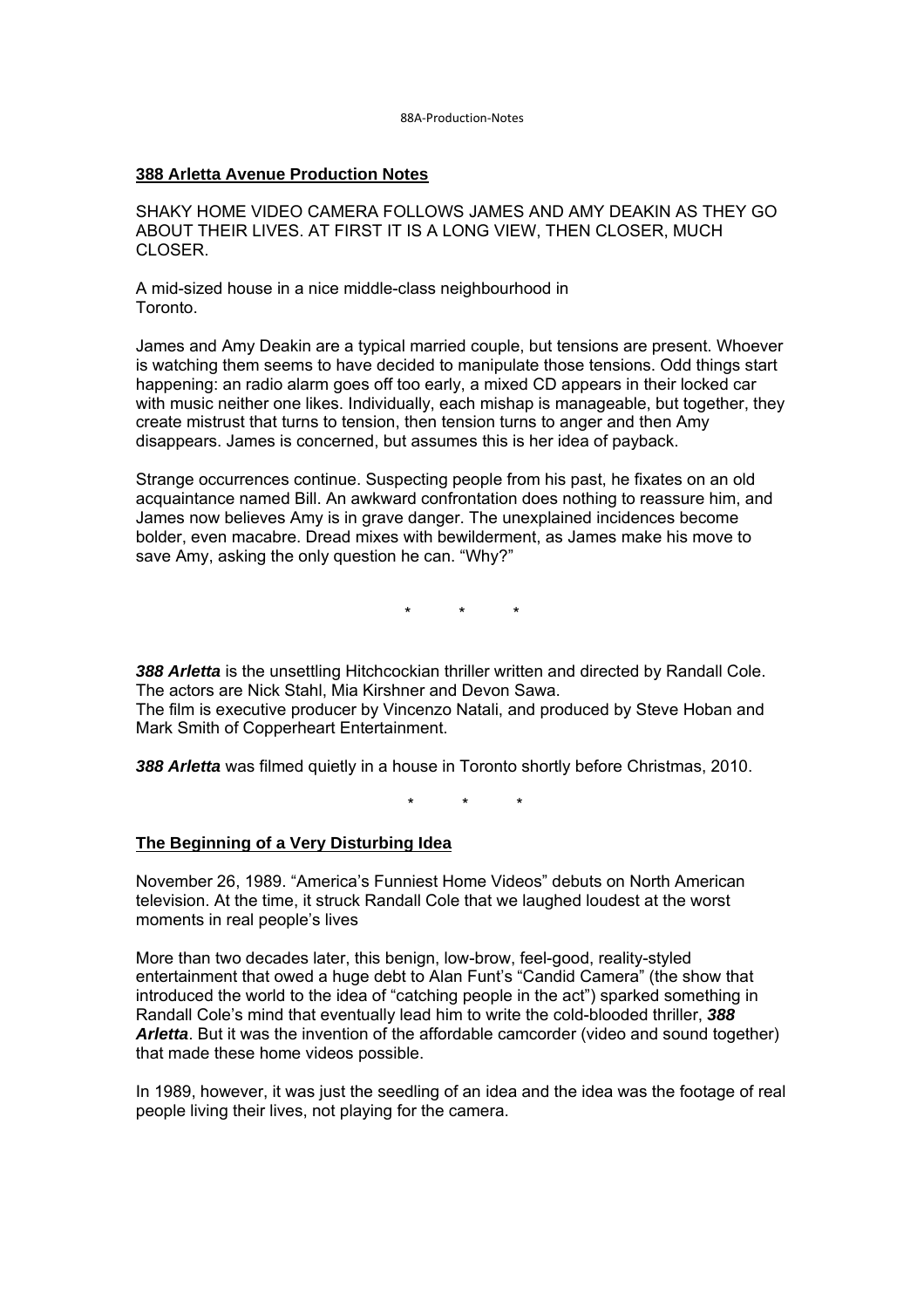As technology evolved - specifically, shrunk - Cole amused himself with the idea of making a movie about someone, without that person knowing the movie was being made. The notion of hidden cameras appealed to him. So did the idea of subversively toying with someone's life.

In 2008, all the elements wove themselves together into a concept for a screenplay. The big production values of *The Truman Show* concept were now unnecessary. What Cole had in mind was something much more lo-fi, something that anyone with some small cameras and a lot of time on their hands could do, something that locked into the society's reluctant acceptance that privacy is now a privilege, not a right.

### **Cat & Mouse- Taken to a Diabolical Level**

James [speaking to Bill]: "It's messed up. To you it must have seemed totally random. You must have asked yourself why? Why me? And to be honest, I can't even answer that question…It was just our screwed-up idea of having fun."

Executive Producer Vincenzo Natali believes that we are living in a time where people have every reason to be paranoid. Our lives are now online as digital information and people feel vulnerable because there is no way to control that information, nor are we sure how that information is being used. The idea of someone spying on us through a video camera or cameras secreted into our homes doesn't feel far from the realm of possibility. Natali recognizes that Cole's script has captured an essential existential dread of someone being toyed with for no discernable reason, something reminiscent of Kafka's novel, The Trial. *Arletta's* James is like Kafka's Josef K. in that neither man has any way of understanding why or how these things are happening to him, and it's all about their struggle to grasp the reason why. For Natali, existential questions like these are very disturbing, yet contemporary, but will also stand the test of time.

Rather than relegating *388 Arletta* to the confines of the found-footage genre, Natali endorses this film as a classic, character-driven story of suspense, the result of a beautiful script that's tightly constructed, and very Hitchcockian in the way it is constructed. That the movie happens to be shot on security cameras is precisely the conceit of the movie which, to him, is really what is so brilliant about it.

For Producer Steve Hoban of Copperheart Entertainment, the company which produced Natali's *Splice*, *388 Arletta* is in many ways the antithesis of most of the films Copperheart has made: no special effects, no creatures, and negligible stunts. That said, *388 Arletta* is something Hoban rarely sees anymore – an amazingly taut thriller that also works in a modern way, allowing audiences to focus completely on performance, character and story. The hidden security cameras are the excuse to tell the film in a more unconventional way than you would normally see. They are not 'documenting' as in *Blair Witch Project*, nor are they 'bearing witness,' as in *Paranormal Activity*. These cameras are secretly filming James Deakin and Amy Walker in their home. It's a giant step beyond voyeurism, which is inherently passive. This is full throttle covert-aggressive behaviour.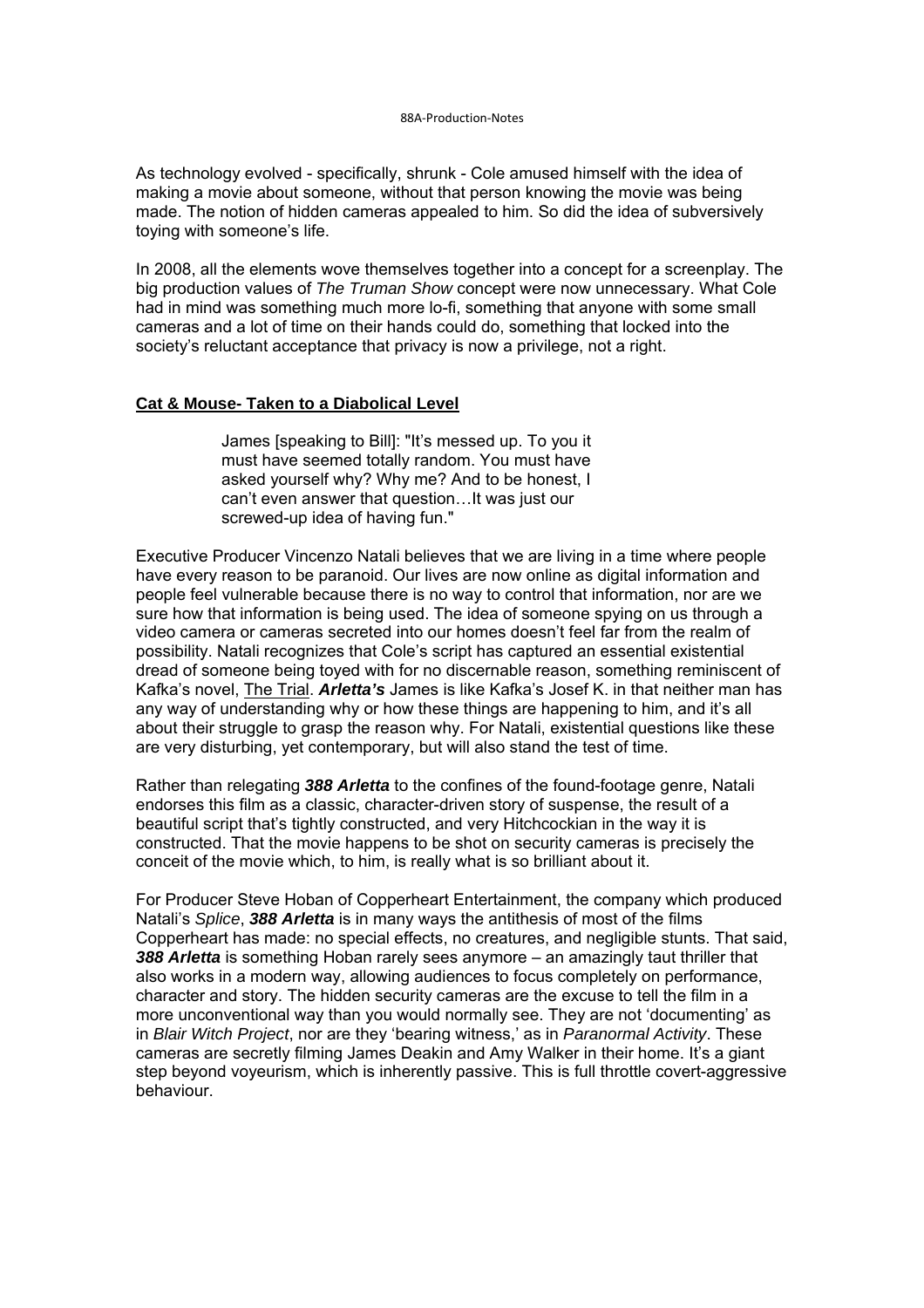*388 Arletta* reminds Hoban of Polanski's early work because of how much audiences do *not* see on the screen, which is a huge contrast to how much audiences are accustomed to being allowed to see in a film these days. Less suddenly becomes much more engaging.

For Producer Mark Smith, an essential key to *388 Arletta* is that while the story follows James, it is told completely and unremittingly from the point of view of the cameras that belong to the person stalking this couple. There comes a point in the film when the awareness of the cameras is replaced by the awareness of being right there with James as he is being tormented - and the action is so gripping that the voyeuristic instincts of audiences will take over. The other reflex of the audience will be to piece together what bits of information they can deduce about the stalker's personality and intent.

Apart from the cerebral intrigue of the plot, *388 Arletta* taps into the far more basic, gutlevel phobic fear that has terrorized people as far back as Gothic horror: the strange noise in the basement, an intruder in the house, being watched while you sleep. James Deakin can check the doors and windows as much as he likes – he is still not alone.

With a 20 day shooting schedule and a small, tight crew, the remarkable thing about making this film was the almost invisible footprint it left on the locations where it was shot. Typically, it is hard to miss a film crew on location – trucks and trailers lining the street, crew and equipment everywhere. For *388 Arletta*, people, even visitors to the set, could easily walk right by, oblivious that a movie was being made – even when exterior shots were being filmed. Smith, as well as Hoban and Natali were amazed that you'd see a group of people, one, maybe two actors, a car and no visible cameras or microphones. All the technology was hidden away because it had to be invisible. Yet, on average, there were three to five cameras rolling on every take.

When casting, Cole didn't want James and Amy to be the kind of people you'd see on reality TV, but rather the kind of people who *watch* reality TV, as if they are caught in their own involuntary, horrifying reality show.

The role of James Deakin is played by Nick Stahl, an actor whose performances have always been highly naturalistic. This is exactly what Cole needed. Stahl described his character as your average married, almost-yuppie guy who works at an advertising agency. He's the kind of person who has changed a lot since he was younger. In contrast to his more liberal, free thinking wife, Amy, his quiet demeanor is covering a tightly-wound persona that only comes out in sharp flashes when he argues with Amy. It is not until we meet Bill that we see what kind of person James was previously and subtle evidence of that can only be detected by watching how Bill responds to him.

As an actor, Stahl was presented with an interesting, if somewhat unorthodox challenge. Alone for most of the scenes of the film with three to five hidden cameras rolling at any given time and telltale evidence of filmmaking in sight (because the almost 360 degree scope of the cameras prevented equipment on set), he found the experience to be freeing. This kind of environment had a calming effect, he said, even relaxing and out of that came much more natural tendencies and much more candid footage.

Mia Kirshner plays Amy, James' wife, who is sweet, but just flakey enough that when strange things start happening to this couple, it is easy for James to lay blame at her feet. After all, she has been working on her PhD for the last eight years. What once was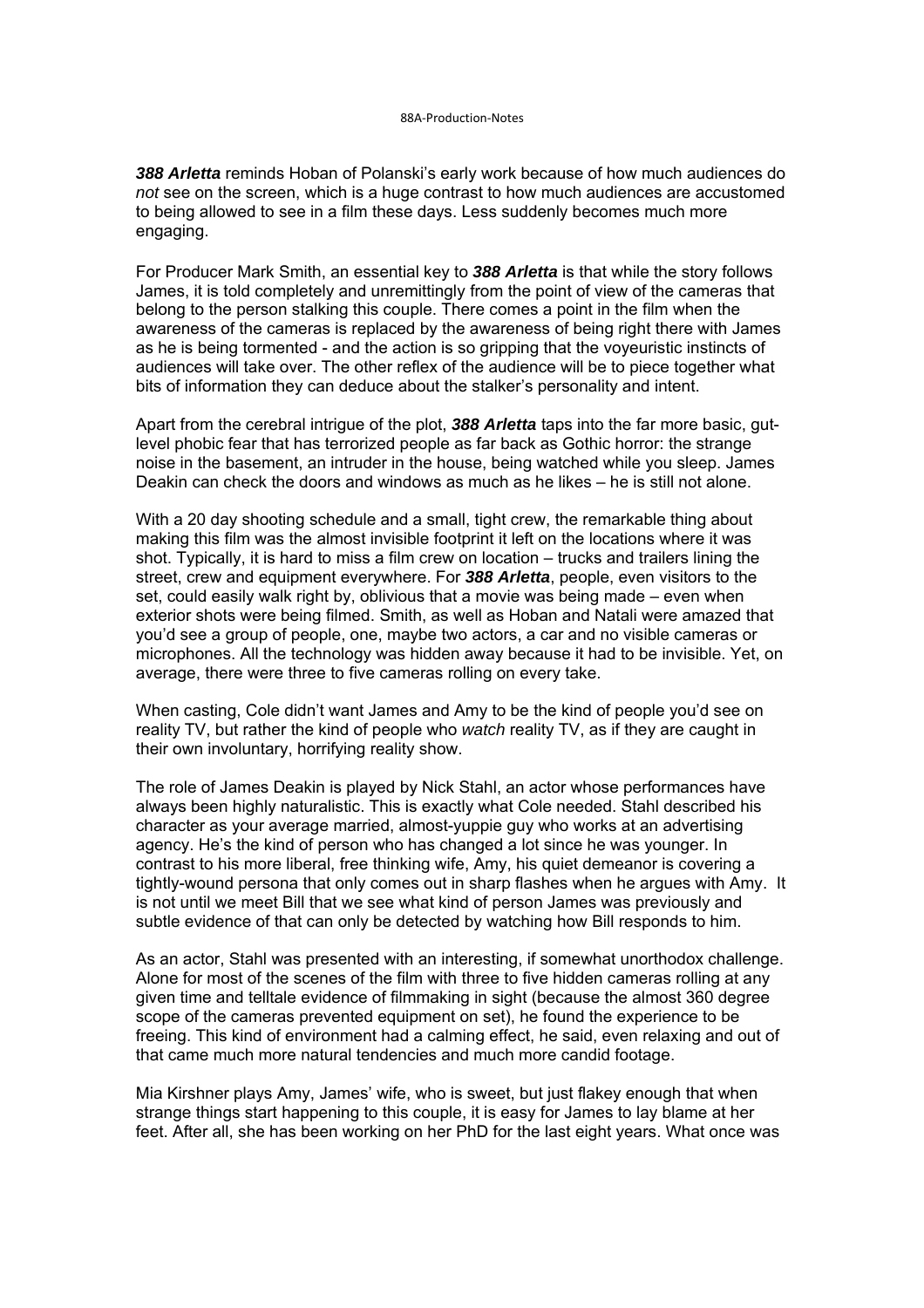an endearing relationship, Kirshner explained, has lost its charm and what remains is a yawning gulf between the two of them. When an unexplained CD appears in their car, setting off an argument about who put it there, she knows these fights about music and mixed CDs are really about their marriage falling apart. What Kirshner liked about the character was the brief, but fragile moments of looking into Amy's psyche.

The concept of this film, she continued, is a very frightening and cruel form of violation. That it sprang from the mind of Randall Cole was symptomatic of a man she found to be wonderful, very smart, and very gentle. His intelligence is such that he doesn't intimidate, but she is convinced that his ideas are quite loud. Kirshner, who has been based in LA for many years now, said Canadians are like that: quiet with noisy minds.

Whereas many roles involve rudimentary backstory, leaving the performance for on screen, the role of Bill Burrows, played by Devon Sawa, is the diametrical opposite. What leads up to Bill meeting James again after many years is intense backstory. BIll and James were good friends. Then everything changed and for most of high school, James made Bill's life an ongoing nightmare. After school, Bill entered the military. Now he is back and, as Sawa describes his character, Bill's not all together upstairs. Long gone is the weak kid who was the favourite target of the school bully. In his place is a man with the skill set and the rage to do some real damage.

### **The Security Cam Aesthetic – A film Without Close-ups**

The usual method of shooting a scene in a film begins with the director and actors blocking each scene in terms of movement, and then the crew is brought in to address camera placement and lighting. For *388 Arletta*, that process was turned upside down. In place of one or two main cameras getting coverage, there were three to five cameras filming every scene. As dictated by the script, each of those cameras stayed in position for the entire film, and those positions, chosen by the stalker, were based on where the inhabitants of the house would most likely be active.

During pre-production Cole and Gavin Smith, the Director of Photography, scouted different locations, bringing along little spy cameras so they could test various nontraditional camera positions for their potential to invoke different emotions. A Dutch tilt creates uneasiness, a high angle suggests powerlessness, and partially obscuring the view frustrates audiences, thereby ratcheting up the tension. Obstructed views were a big part of the approach. Sometimes audiences are unable to see the full person, sometimes the person would pass into and then out of frame and on occasion would be fully off camera. Cole and Smith felt the suspense this created more fully engaged the audience than when they are able to see everything all the time.

Even blocking an actor's movement was done in a fashion closer to working on a thrust (or open) stage rather than film. Movement within a scene was massaged, rather than directed. As Smith explained, if the light, setup or composition was too perfect, it wouldn't feel real, so we played for imperfection. Thanks to YouTube, the general public is familiar with unsophisticated filmmaking which makes it all the more 'real'.

Normally, audiences are asked to suspend their disbelief and pretend there is no camera between them and the action. Once again, the opposite takes place in *388 Arletta* because the audience's only ability to access the events as they transpire is through the choices of the stalker –and as he adds more cameras into the house, more information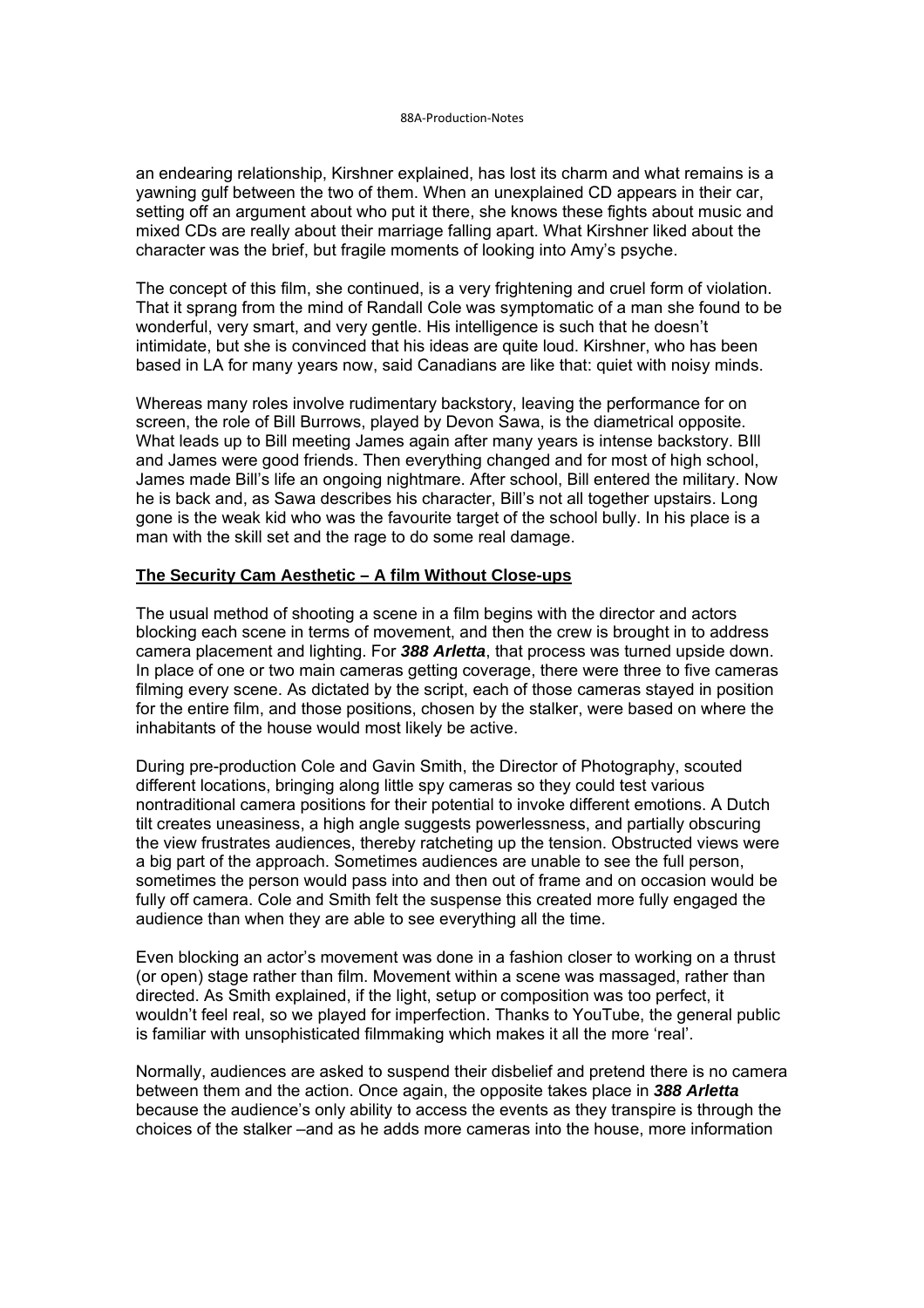becomes available. On a subliminal level, this increases the satisfaction of the viewer. It also creates cognitive dissonance: watching feels immoral, but it's impossible to stop watching. Once engaged, the intrigue increases because unlike James Deakin who doesn't understand why his life has stopped making sense, the audience does - and this triggers an almost reflexive curiosity to piece together the available pieces of information about the stalker.

What is most unusual about the aesthetic of *388 Arletta* is the absence of close-ups, ordinarily used to focus on the emotion of the action. Logically, this makes perfect sense, but this choice works to keep viewers at arm's length. It denies the emotion, leaving the audience in the same remote viewing position as the stalker: both curious, both voyeurs, and because the stalker and the audience experience their own emotion watching James Deakin's life fall apart, both are ethically compromised.

*Curiosity is lying in wait for every secret*. -- Ralph Waldo Emerson

*Tragedy is when I cut my finger. Comedy is when you fall into a sewer and die. –* Mel **Brooks** 

## **ABOUT THE CAST**

**NICK STAHL (James Deakin)** After an impressive feature film debut at the age of twelve, Nick Stahl has continued to display a broad range of talent. Stahl recently was seen in *Kalamity*, directed by James M. Hausler, *The Chameleon*, directed by Jean-Paul Salomé, also starring Marc-André Grondin, Famke Janssen and Ellen Barkin, *Burning Palms* starring Zoe Saldana, Jamie Chung and Rosamund Pike, *Sleepwalking* playing the lead role opposite Charlize Theron, AnnaSophia Robb, and Dennis Hopper. Upcoming projects include *Afghan Luke*, directed by Mike Clattenburg and *The Boarding House*, directed by Bruce Van Dusen.

Stahl was also most recently seen in the feature film, *Quid Pro Quo* opposite Vera Farmiga, and in *Sin City*, an action thriller starring Bruce Willis, Jessica Alba and Brittany Murphy. He also starred on HBO's critically acclaimed series "Carnivale," as 'Ben Hawkins' and the pilot for the television series, "Locke and Key", based on the graphic novel by Joe Hill, Stahl also starred opposite Arnold Schwarzenegger and Claire Danes as "John Connor" in Warner Brothers' *Terminator 3:Rise of the Machines* and was seen in the indie film by Jacob Tierney, *Twist*, as well as the Sundance feature, *Bookies*.

Over the years, Stahl has had stellar roles in a number of films, most notably the Academy Award nominated film, *In The Bedroom*. Also memorable was his chilling performance in director Larry Clark's, *Bully*, opposite Brad Renfro and Bijou Phillips. He also co-starred with Sean Penn and George Clooney in Twentieth Century Fox's, *The*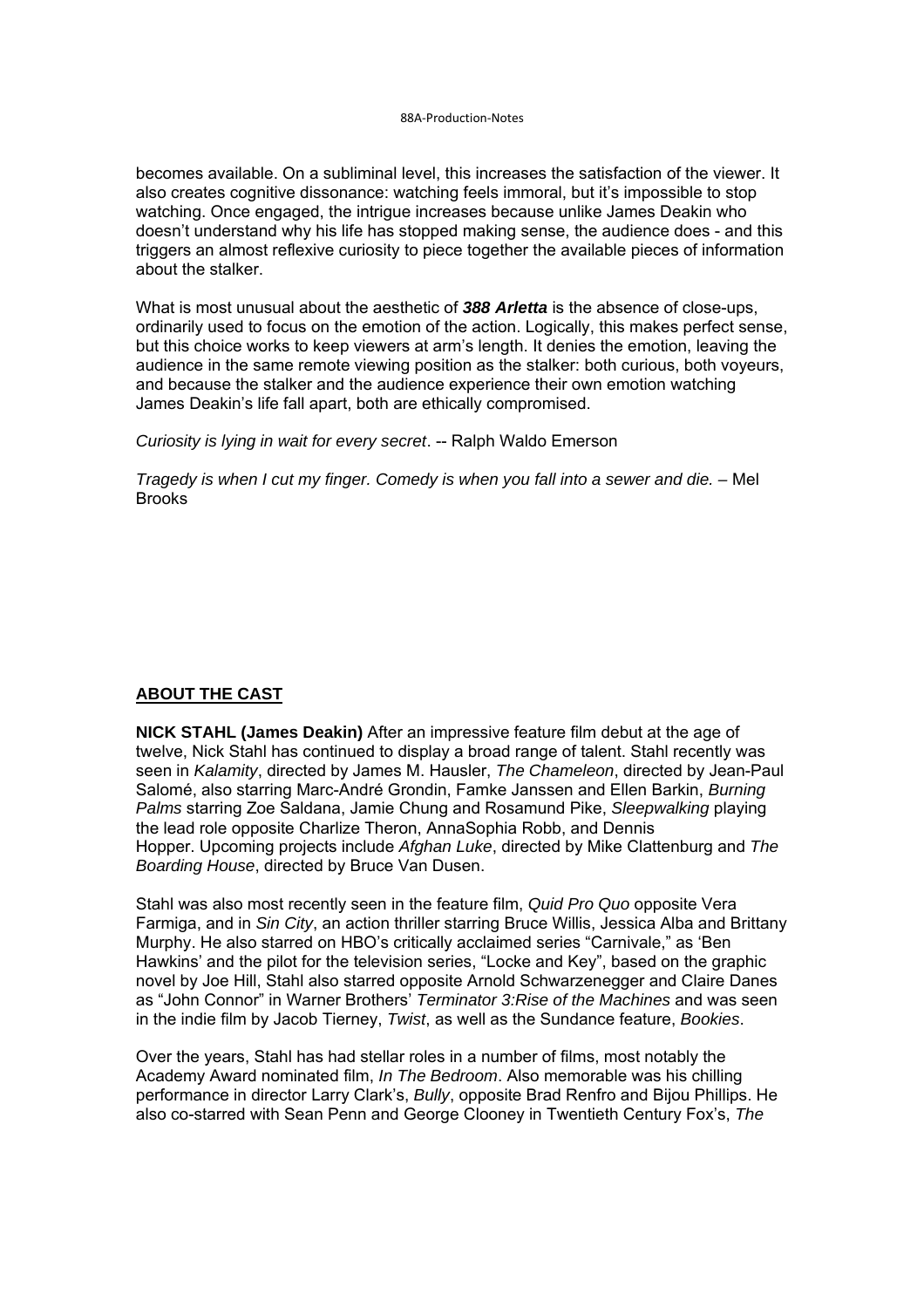*Thin Red Line*, directed by Terrance Malick, and New Line Cinema's, *Safe Passage*, opposite Susan Sarandon and Sam Shepard.

Born in Harlington, Texas and raised in Dallas, Stahl began performing in children's plays at the age of four. At 10 he had his first professional role in the television movie, "Stranger at My Door", with Robert Urich. He followed with another TV movie, "A Woman with a Past," opposite Pamela Reed. Thereafter he played a young boy who brings out the love in a physically and emotionally scarred man (played by Mel Gibson) in *The Man Without a Face*. Gibson gave him the role over thousands of others after being impressed by his screen test.

The following year he completed another movie for television, "Incident in a Small Town," with Walter Matthau, and the Disney feature, *Tall Tale*, in which he co-starred opposite Patrick Swayze. Stahl also co-starred with Martha Plimpton in Tim Blake Nelson's directorial debut, *Eye of God*, which premiered at the Sundance Film festival.

Each of the roles he has played in his professional career display his impressive range and diversity - the ultimate goal that actors many times his age find difficult to achieve.

**MIA KIRSHNER (Amy Walker)** Born in Toronto, Canada, Mia Kirshner came from a family of Holocaust survivors; her journalist father was born in a displaced camp in Germany and her mother was a Bulgarian-Jewish refugee. Kirshner studied Russian literature at McGill University in Montreal while pursuing an acting career in the early 1990s. Kirshner portrayed a young, clairvoyant, dominatrix in Deny Arcand's *Love and Human Remains* before her memorable turn in Atom Egoyan's *Exotica*. In 1995, Kirshner had supporting roles in the Southern coming-of-age tale, *The Grass Harp*, starring Sissy Spacek and Walter Matthau. She then played the lead opposite Vincent Perez in *The Crow: City of Angels* (1996). Kirshner revealed a lighter side with a featured role in the spoof comedy *Not Another Teen Movie*. In 2001, she appeared throughout the duration of the series as a professional assassin in the action-filled drama, "24" starring Kiefer Sutherland. The talented actress was then cast in the critically acclaimed series "The L Word," which centered on a small, close-knit group of lesbians living in Los Angeles. She played a twenty-something writer, Jenny Schecter. After the "The L Word" she starred in Brian De Palma's movie *The Black Dahlia*, alongside Josh Hartnett, Aaron Eckhart, Scarlett Johansson and Hilary Swank, playing the young actress Elizabeth Short, who was horrifically murdered in 1947.

Kirshner also has co-written a book, *I Live Here*, published by Pantheon Books, which is a four-volume anthology detailing the lives of refugees and displaced people focusing on hidden stories. Kirshner traveled and collected stories from Ingushetia (on the border of Chechnya), Burma, Juarez (Mexico) and Malawi. She has also founded I Live Here Projects, which runs a full time school in Kachere Juvenile Prison, located in Lilongwe Malawi.

**DEVON SAWA (Bill)** began his career in 1992 as a children's action toy spokesperson, after which his acting career rapidly developed. He has been a lead in films such as *Little Giants, Casper, Now and Then, Wild America, Idle Hands*, and *Final Destination*. In 2000, he portrayed the role of Stan in the Eminem music video "Stan" alongside singer Dido who played Stan's girlfriend. Sawa continues to work steadily, appearing in independent films such as *Extreme Dating, Shooting Gallery, Devil's Den, Creature Of*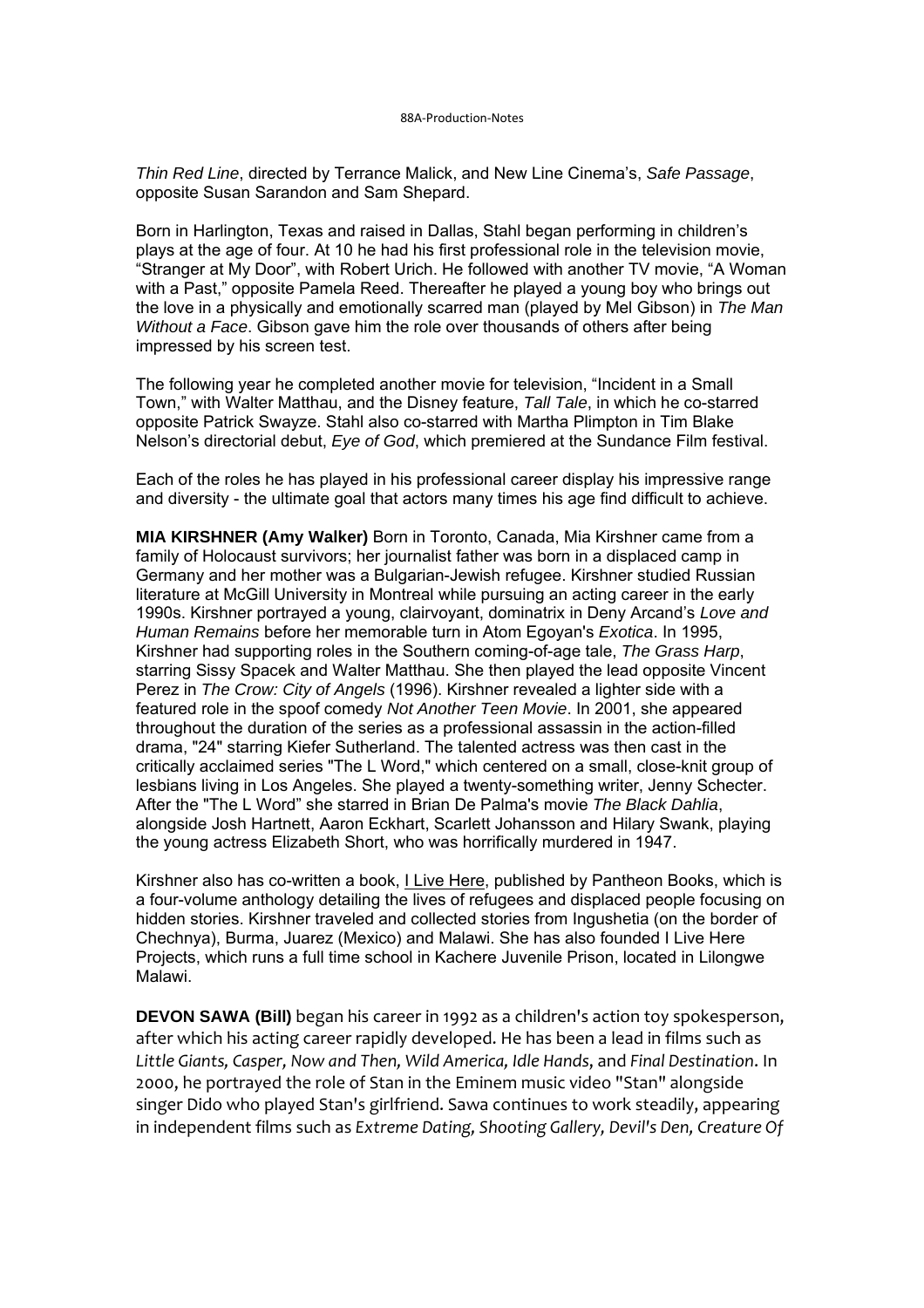*Darkness,* and *Endure*. In 2011, Sawa recurred on the CW television drama "Nikita" as 'Owen'. He also joined the cast of the upcoming horror film, *Sibling*.

**AARON ABRAMS (Alex )** has appeared in several roles for film and television, he can currently be seen on ABC's hit cop drama "Rookie Blue." Aaron was also a regular on the Emmy nominated series "The State Within," The Sundance Channel's "Slings & Arrows" and CW's "Runaway" with Donnie Wahlberg. Aaron also had major roles in the biopics *Amelia* starring Hilary Swank, *Flash of Genius* with Greg Kinnear and the upcoming *Chicago 8.* Also coming out this year, Aaron will appear in the comedies *Jesus Henry Christ* produced by Julia Roberts and Sarah Polley's *Take This Waltz* as Seth Rogan's brother. Aaron also wrote, produced and starred in the hit film *Young People Fucking* produced by Copperheart.

# **ABOUT THE FILMMAKERS**

**RANDALL COLE (Writer, Director)** lives somewhere near you.

**VINCENZO NATALI (Executive Producer)** The Canadian-born fantasist director Vincenzo Natali is no stranger to dystopia; each of his four produced features thrusts ordinary human characters into the middle of an inexplicable and darkened future realm governed by seemingly impenetrable logic and follows the subjects as they struggle to come to terms with their environs. Natali burst onto the scene in 1997 with his surreal, low-budget sci-fi thriller *Cube*. This enigmatic film weaves the tale of a group of people clamoring to escape from some obscure cubic labyrinth where the casualty of a misstep involves full dismemberment by the cube itself. The film understandably impressed viewers and critics alike with Natali's ability to stretch cinematic boundaries on a shoestring budget; it also received multiple Genie (Canadian Oscar) nominations for art direction, sound, and an original score, and in time became something of a cult favorite. Natali was nothing if not prolific over successive years, and kept his feet planted ever firmly in the postmodern realm. Natali's 2002 follow-up to *Cube, Cypher*, stars Jeremy Northam, Lucy Liu and David Hewlett, in the tale of a man who assumes a new identity in preparation for an espionage career, but instead gets systematically brainwashed and finds himself engulfed in a shaky, paranoid reality. The film performed admirably on all fronts and paved the way for a tertiary effort, 2003's *Nothing*. Described by Natali as "a buddy comedy set in a void," the film involves a couple of eccentrics who literally wish the outside world out of existence, and (along with their house and pet turtle) turn up on a seemingly limitless white landscape. The film like its predecessors -- garnered worldwide critical kudos. Natali then contributed a segment to the 2006 *film-à-sketch Paris Je T'aime* along side The Coen Brothers, Alexander Payne and Gus Van Sant, and that same year, announced production on his fourth feature project, *Splice* starring Adrien Brody and Sarah Polley. Splice premiered at the 2010 Sundance Festival. It was subsequently acquired by Joel Silver through his Dark Castle label and received a wide summer release through Warner Brothers.

**STEVE HOBAN (Producer)** Hoban is founder of the Toronto-based film and television production company Copperheart Entertainment. His productions include the Academy Award® winning computer animated short, *Ryan*; the world's first Imax 3D animated film, *Cyberworld*; and several live-action feature films including the *Ginger Snaps* trilogy, *Black Christmas* and last years' Warner Bros released science-fiction thriller *Splice*.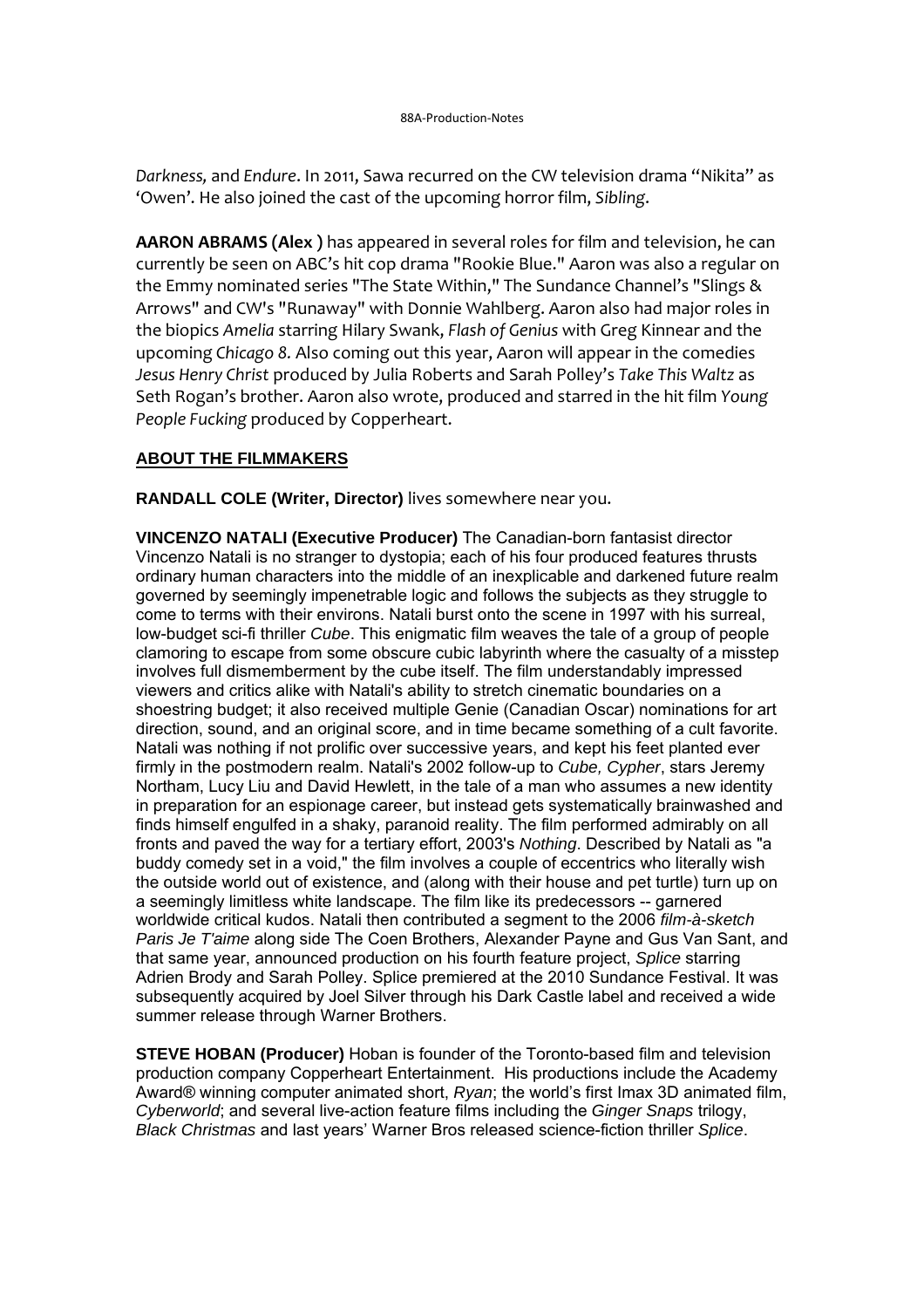Upcoming projects include an adaptation of Anne McCaffrey's bestselling science fiction novel series, The Dragonriders of Pern, a 3D animated feature, *Lovecraft*, that will be directed by Chris Landreth, and the dramatic television series "James Ellroy's L.A. Shakedown"

**MARK SMITH (Producer)** was born and raised in Montreal, Quebec. He began working as production coordinator for the IMAX Sandde (TM) Animation Studio in Montreal. The studio collaborated in the creation of the unique IMAX (R) feature, *Cyberworld 3D.* It was on *Cyberworld 3D* that Mark first met Steve Hoban, who recruited him as head of production at his upstart production company, Copperheart Entertainment, in Toronto. Since making the move from Montreal, Smith has been involved in several feature film projects, including the Vincenzo Natali directed films *Nothing* and *Splice*, and two sequels to the cult horror film *Ginger Snaps* on which he acted as associate producer. The Oscar-winning animated short *Ryan* directed by Chris Landreth represents the auspicious debut of Mark Smith as a producer. His recent producing credits include the animated short *The Spine*. Currently, Mark Smith continues to work for Copperheart Entertainment in Toronto, Ontario where he lives with his family.

**GAVIN SMITH (Director of Photography)** returns to work with Copperheart Entertainment again, having previously been the cinematographer on *Ginger Snaps: Unleashed*. His credits also *Ice Men*, "Combat Hospital", "The Border", "Degrassi: The Next Generation", "Ghostly Encounters", "Queer as Folk" as well as the television movies "Sibs", "Another Day", "My Louisiana Sky" and "Lucky Girl".

**KATHY WEINKAUF (EDITOR)** is an award-nominated film editor working in Toronto for the past thirteen years. She began her editing career cutting music videos and went on to cut short films, documentaries, TV series and feature films. Films she has edited have won awards around the world. They include *Monkey Warfare* (Grand Jury Award, TIFF '06), *Small Town Gay Bar* (Best Documentary, LA Outfest '07), *Surviving Crooked Lake* (Kodak Vision Award for Best Cinematography, Slamdance '08), the multi-award winning film *Interviews with my Next Girlfriend (*Best Short Film, Inside/Out Festival '02), as well as the multi-award winning film *Evelyn, the Cutest Evil Dead Girl* (Grand Jury Award Best Short, No-dance Festival '02). She was nominated for a Golden Sheaf Award for Best Editing in 2006 for her work on *Santa Baby*. She also edited *Leslie, My Name is Evil* (TIFF '09) which she was nominated for a 2010 DGC Award for Best Editing, *Toronto Stories* (TIFF '08)*,* an omnibus film featuring some of Toronto's finest directors, as well as *19 Months* (VIFF '02), and most recently *Mystico Fantastico!* which had its world premiere at the 2011 Cinequest Film Festival in San Jose, California. She has also edited various TV series including "The Bridge" for CTV/CBS, the highly acclaimed first season of "Rick Mercer's Monday Report" as well as "What It's Like Being Alone" for the CBC, "It's Me…Gerald" for Showcase, "Tell it like it is" for WTN, "How Do They Do It" for Discovery International and a TV pilot for Fox called "Sell"*.* This past year she edited "Vacation with Derek", a TV movie for Shaftesbury Films airing on the Family Channel as well as the TV pilot for "Skins" airing on MTV in the States. Her education includes a degree in Film and English from Carleton University, an apprenticeship at Sound By Deluxe and a diploma in Digital Editing from the Academy of Design. She is also a graduate of the Canadian Film Center's Editor's Lab 2000. She recently wrapped the feature film, *Stag*, for Fresh Baked Studio.